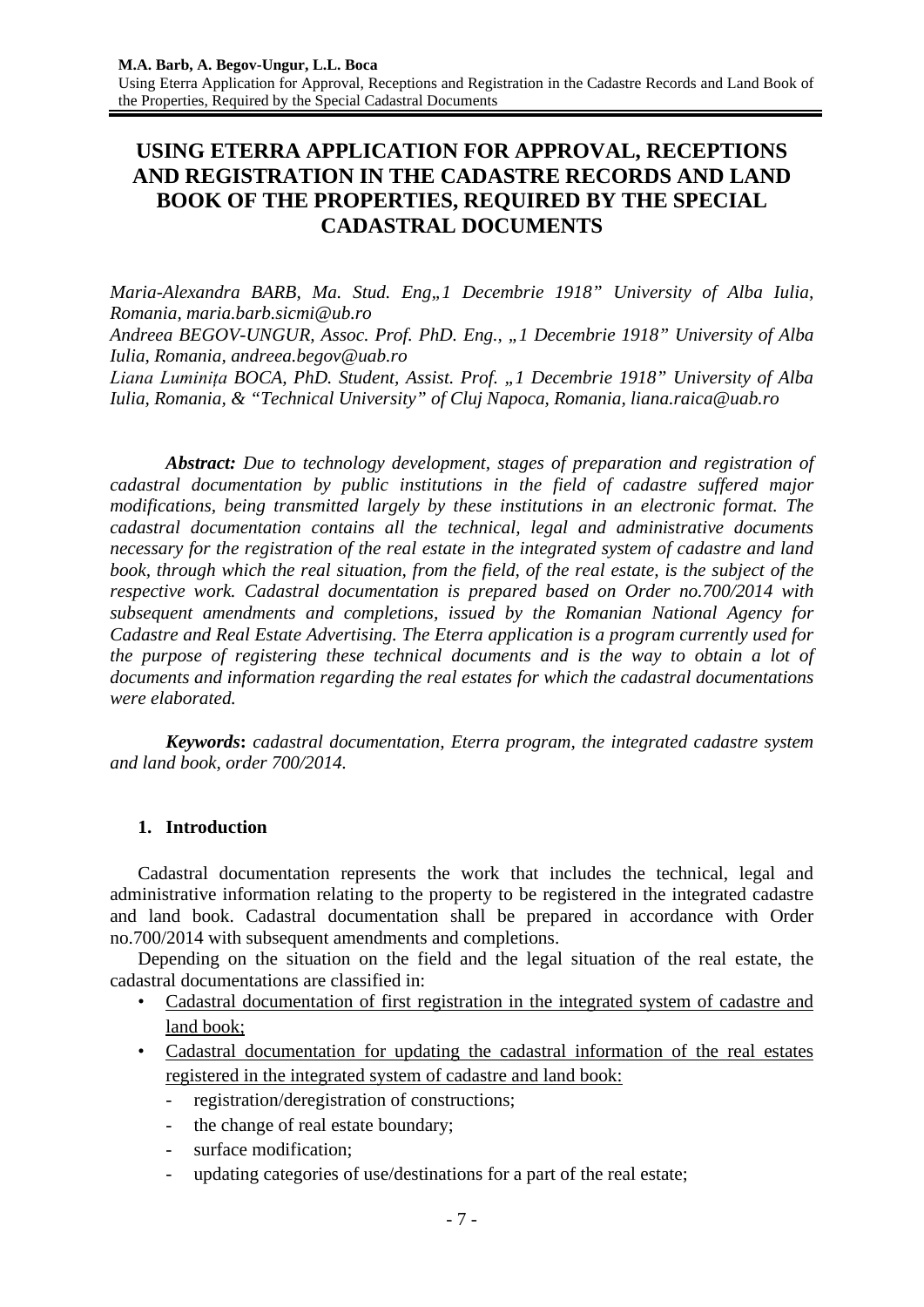- repositioning;
- identification of the part of the building affected by dismemberments of the property right if these rights are constituted only on a part of the building;
- updating other information about the property.
- Cadastral documentation of identifying the location of the real estate located on another ATU that the one in whose records it was registered in the land book;
- Cadastral documentation prepared in order to assign the cadastral number, without registration in land book;
- Cadastral documentation for detaching/attaching land;
- Cadastral documentation for first registration IU;
- Cadastral documentation for the apartment;
- Cadastral documentation for detaching IU;
- Cadastral documentation for reassignment;
- Cadastral documentation for the attic;
- Cadastral documentation for the description of the dismemberments of the property right;
- Cadastral documentation in order to reconstruct the lost, destroyed or stolen land book.  $\frac{1}{2}$  $\frac{1}{2}$  $\frac{1}{2}$

## **2. Materials and Methods**

In order to approve, receive and register in the cadastral records of the real estates that are subject to specialized cadastral documentation, is used the Eterra program. The Eterra program is responsible for the national record of real estate from a cadastral point of view. The implementation of this program greatly facilitated the registration of real estate in the Land Book.

This program is used by authorized natural and legal persons of ANCPI, employees of territorial office, by public notaries and bailiffs.

The Eterra program is the program through which the real estate is treated from a technical, economic and legal point of view, in order to have a clear situation on it, through the many functions it makes available to the provider.



**Fig. 1** The Main Menu of the Eterra program

<span id="page-1-0"></span><sup>&</sup>lt;sup>1</sup> Order of the General Director  $700/2014$  updated ODG  $700/2014$  (ancpi.xyz)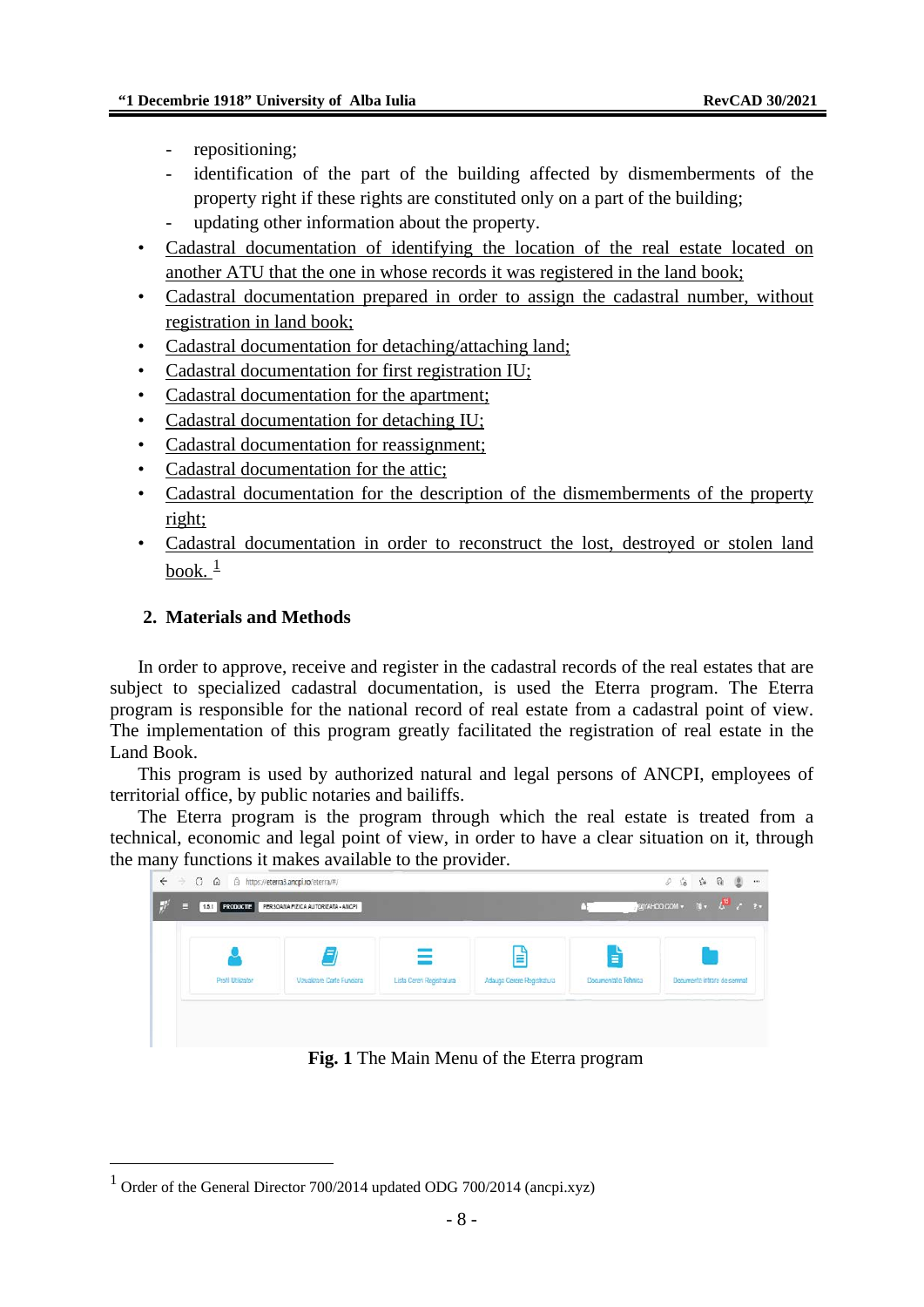### **M.A. Barb, A. Begov-Ungur, L.L. Boca**

Using Eterra Application for Approval, Receptions and Registration in the Cadastre Records and Land Book of the Properties, Required by the Special Cadastral Documents

|                      |               |     |                    | $\Box$ gyahoo.com - (i) - $\overline{6}$ / $\rightarrow$ 7 - |  |  |
|----------------------|---------------|-----|--------------------|--------------------------------------------------------------|--|--|
| - selecteaza - JUDET | ٠             |     | $\sim$             | .                                                            |  |  |
| IE                   | $\mathcal{L}$ | -U  |                    |                                                              |  |  |
| CAD                  | TOP           | CF. |                    |                                                              |  |  |
|                      |               |     | - selecteaza - UAT |                                                              |  |  |



**Fig. 2** View the Land Book for a Specific building

**Fig. 3** Checking the situation of applications registered with territorial offices

### **3. Results and Discussions**

In order to register a property in the integrated cadastre and land registry, it must undergo and follow certain steps, which are represented by: making topo-cadastral measurements for the property which is the subject of registration, processing measurements, obtaining all the documents certifying the right of ownership of the respective building, and the elaboration of the cadastral documentation specific to the real estate depending on its technical and legal situation.

The cadastral documentation that is prepared in order to introduce the real estate in the integrated system of cadastre and land book, in general, includes the following annexes, depending on the type of cadastral documentation prepared:

- Cover;
- Tally-sheet;
- Application for reception and registration;
- The declaration on the owner's own responsibility regarding the interested property;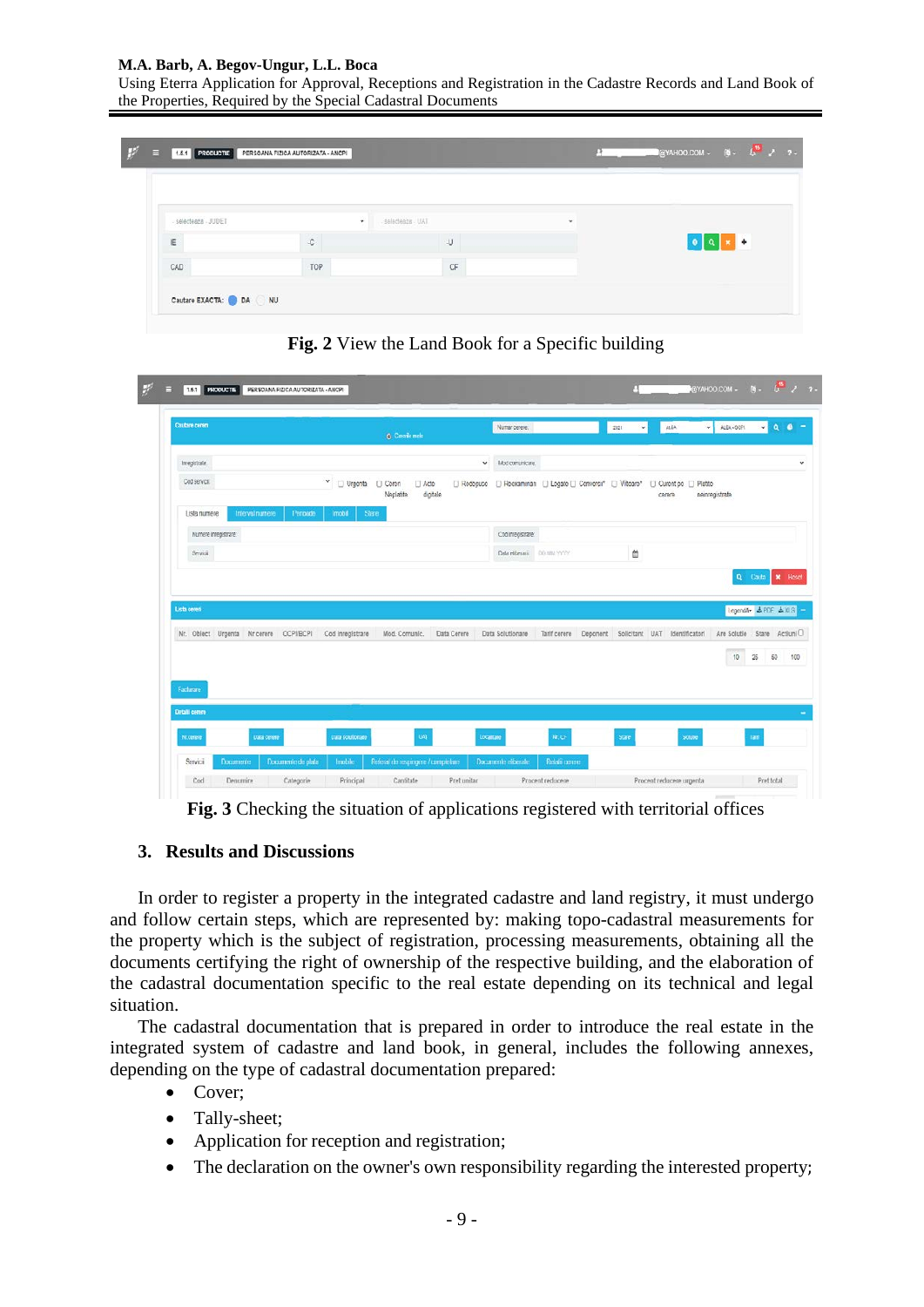- Copies of the legal documents which certifies the property right over the real estate;
- Copy of the Land Book extract, if applicable;
- Copies of the identity documents of the owners and of other holders of real rights, or the ascertaining certificate, for legal entities;
- Technical report;
- Analytical calculation of areas;
- The plan for framing in the area;
- The location and delimitation plan of the real estate, at a convenient scale  $(1:200 -$ 1:5000);
- Fiscal certificate, if applicable;
- The proof of payment.

When the cadastral documentation is prepared and all the documents attesting the ownership right over the real estate are obtained, it is passed to the stage of loading the respective works in the Eterra program, through a Application.

This step involves selecting the type of documentation prepared and, based on it, the program offers certain functions specific to that cadastral documentation.



**Fig. 4** The main work screen with functionalities provided: 1 – application and information flow area: registration code, country, ATU, Flow; 2 – the presentation area of the real estate component (land, parcels, construction, apartment); 3 – buttons for creating the real estate components (land, parcels, construction, apartment); 4 – the area for the legal documents associated with the technical documentation; 5 – the area afferent of persons associated with the technical documentation; 6 – "zoom in" and "zoom out" functions on the map; 7 – test data validation button; 8 – technical data validation button; 9 – button for saving the technical documentation; 10 – button to complete the Application associated with the introduced documentation; 11 – real estate search on the map; 12 – working options with the map;  $13 - \text{map.}^2$  $13 - \text{map.}^2$ 

<span id="page-3-0"></span><sup>2</sup> Authorized guide\_ Eterra3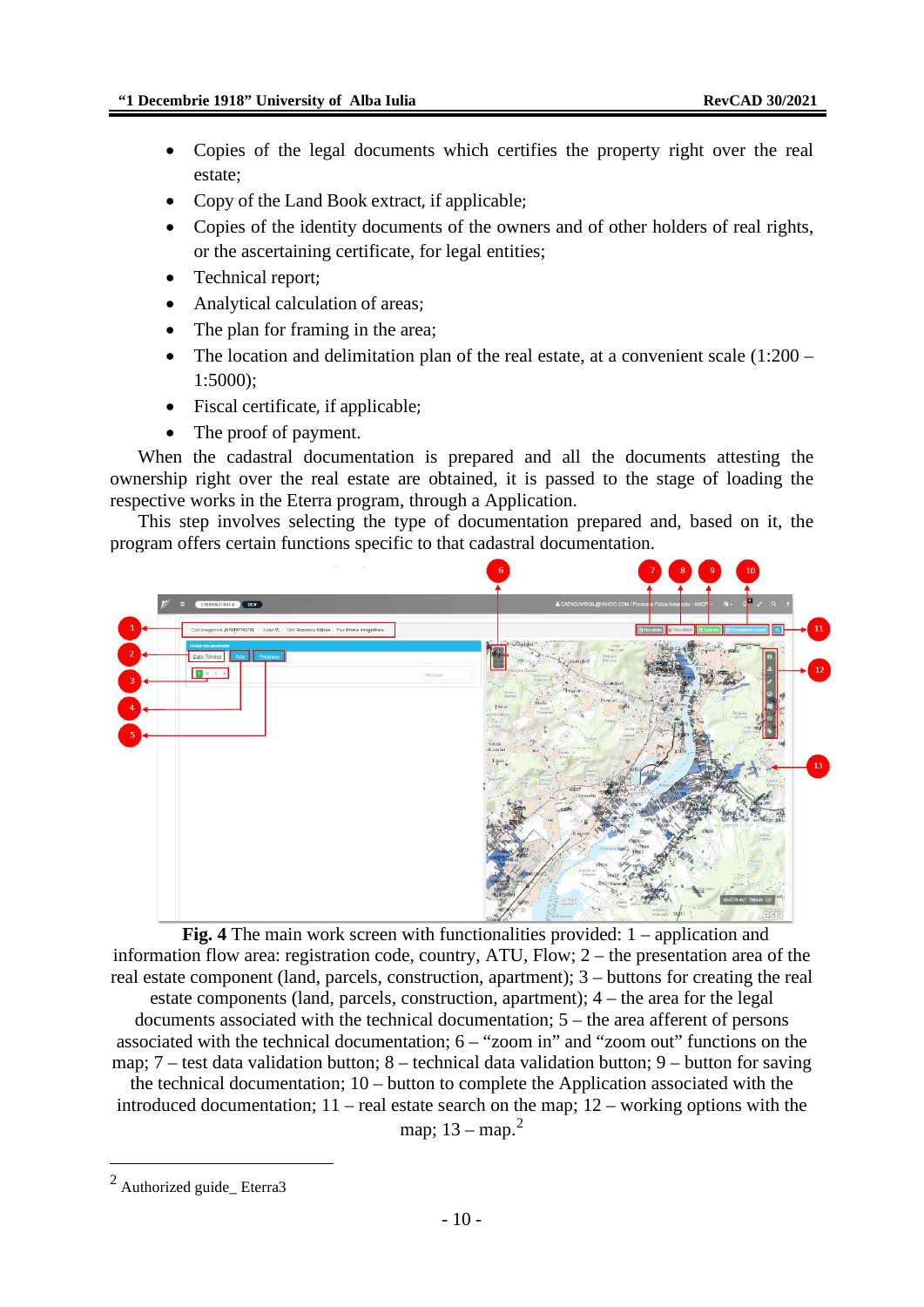### **M.A. Barb, A. Begov-Ungur, L.L. Boca**

Using Eterra Application for Approval, Receptions and Registration in the Cadastre Records and Land Book of the Properties, Required by the Special Cadastral Documents



**Fig. 5** Working tools with the map:  $1 - Zoom$  in/Zoom out;  $2 - positioning$  the map centered on the ATU; 3 – Info;4 – Import file into the map; 5 – Drawing; 6 – Basic map; 7 – Legend;  $8 -$ Layers;  $9 -$ Bookmarks.<sup>[3](#page-4-0)</sup>

Initially, are entered the technical information about the land, parceles and construction, and information about the address of the real estate.

After we entered the technical information on the real estate, we will importe the geometry of the real estate.

In order to be imported, the real estate geometry must be saved in a \* dxf file format, and then this file must be saved as an archived file.

Then we will access the "Import" button and select the interested file.



**Fig. 6** Introducing technical information on building

Vizualizare date textuale CONSTRUCTIE

<span id="page-4-0"></span><sup>3</sup> Authorized guide\_ Eterra3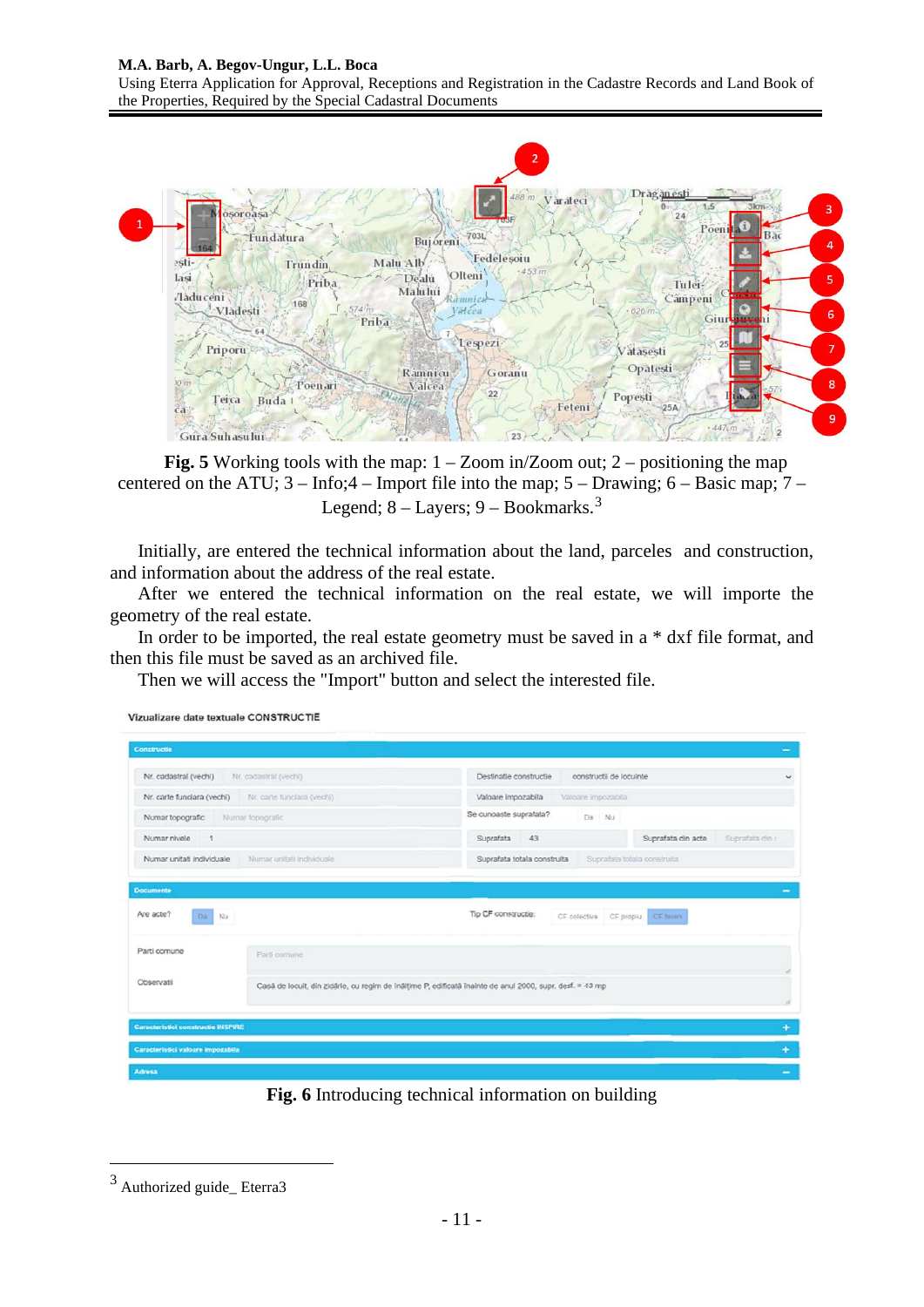After the import of the real estate geometry stage, we have to make the association between the technical data, previously entered, and the real estate geometry.

After this operation, it passes to the stage of introducing all the legal documents that make the subject of the registration in the integrated system of cadastre and land book of the real estate. The legal documents are added by selecting the "Documents" field. The legal documents wich will be uploaded can be of administrative, notarial, or normative type, court action, registry certificate, court decision, registered under private signature, ordinance, cadastral register of the owners, summons.

Editare date textuale Act

| Act     |                                                                                                                                                                                                      |   |           |           |                |         |        |        |  |
|---------|------------------------------------------------------------------------------------------------------------------------------------------------------------------------------------------------------|---|-----------|-----------|----------------|---------|--------|--------|--|
| Tip act |                                                                                                                                                                                                      | v | Numar act | Numar act |                |         | Data   | Ë      |  |
| Emitent | act administrativ                                                                                                                                                                                    |   |           |           | Valoare        | Valoare | Moneda | $\vee$ |  |
| Fisier  | act normativ<br>act notarial<br>actiune in instanta<br>certificat grefa<br>hotarare judecatoreasca<br>inscris sub semnatura privata<br>ordonanta<br>registrul cadastral al proprietarilor<br>somatie |   |           |           | Incarca fisier |         |        |        |  |
| Detalli |                                                                                                                                                                                                      |   |           |           |                |         |        |        |  |

**Fig. 7** Introduction of documents

After completing this information, we move on to the stage of introducing the owners of the real estate.

When we have finished entering the technical and legal data and we have entered the owners and the geometry of the real estate, we will pass on the validation stage of the entered information. This stage consists in the textual respectively spatial validation of the entered information. At this stage, certain textual or spatial warnings may appear that need to be corrected in order to complete the Application.

|              | Mesaje validare textuala |                                                                    | ×      |           |          | Mesaje validare spatiala |              | ×      |
|--------------|--------------------------|--------------------------------------------------------------------|--------|-----------|----------|--------------------------|--------------|--------|
|              | Nivel Cod                | Mesaj                                                              | $\sim$ | Nivel Cod |          | Mesaj                    | Vizualizează | $\sim$ |
| $\mathbf{A}$ |                          | ERR25 Nu ati completat Total suprafata din acte pentru teren T - 1 |        | $\circ$   |          | OK Validare cu succes!   | $\bullet$    |        |
|              |                          |                                                                    |        |           |          |                          |              |        |
|              |                          |                                                                    |        |           |          |                          |              |        |
|              | Validare                 | Inchide                                                            |        |           | Validare | Refresh                  | Inchide      |        |

**Fig. 8** Textual validation and spatial validation of the information entered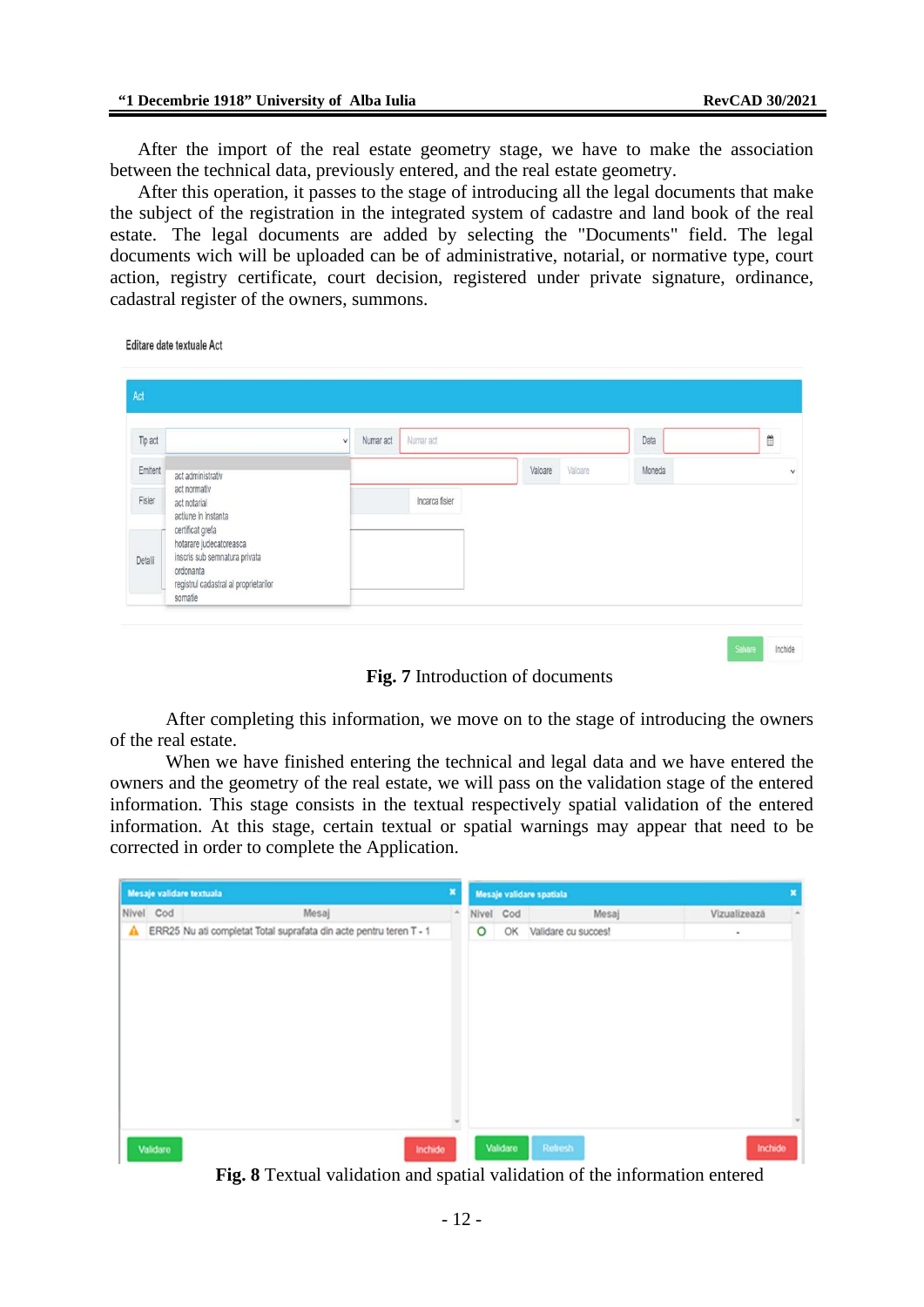### **M.A. Barb, A. Begov-Ungur, L.L. Boca**

Using Eterra Application for Approval, Receptions and Registration in the Cadastre Records and Land Book of the Properties, Required by the Special Cadastral Documents

Once the validation has been successfully completed, the payment for the services specific to the cadastral documentation is completed, as well as it's invoicing and after, the work is sent, to be taken over by the Office of Cadastre and Real Estate Advertising and by the Office of Cadastre and Real Estate Advertising following these institutions to conduct real estate registration in cadastre and land registry system.

Editare servicii

| Servicii                     |                                                                                        |                               |              |           |          |                 |                            |                   |   |                                                                |
|------------------------------|----------------------------------------------------------------------------------------|-------------------------------|--------------|-----------|----------|-----------------|----------------------------|-------------------|---|----------------------------------------------------------------|
| Cod                          | Serviciul                                                                              | Pret<br>minim/maxim Cantitate |              | Pret[RON] |          |                 |                            | Reducere Reducere |   | Valoare<br>Valoare[RON] Reducere serviciu urgenta Urgenta[RON] |
| O <sub>211</sub>             | Receptie si infiintare<br>carte funciara                                               | 120/999999999                 | $\mathbf{1}$ | 120       |          | 120             | $\circ$<br>$\checkmark$    | п                 | ■ |                                                                |
| •212                         | Receptie (nr. cadastral)                                                               | 60/999999999                  | $\mathbf{1}$ | 60        |          | 60              | $\theta$<br>$\check{ }$    | П                 | п |                                                                |
| •213                         | Infiintare carte funciara                                                              | 60/999999999                  | $\mathbf{1}$ | 60        |          | 60              | $\circ$<br>$\check{~}$     | $\blacksquare$    | п |                                                                |
| 1231                         | Drept de proprietate sau<br>dezmembraminte, in<br>favoarea persoanelor<br>juridice     | 60/999999999                  | $\mathbf{1}$ | 60        | f(x)     | 60              | $\circ$<br>$\check{ }$     | п                 | п |                                                                |
| 232                          | Drept de proprietate sau<br>dezmembraminte, in<br>favoarea persoanelor<br>fizice       | 60/999999999                  | $\mathbf{1}$ | 60        | f(x)     | 60              | $\circ$<br>$\check{ }$     | п                 | п |                                                                |
| $\blacksquare$ 241           | Notare/radiere in/din<br>cartea funciară                                               | 75/999999999                  | $\mathbf{1}$ | 75        |          | 75              | $\mathbb O$<br>$\check{ }$ | п                 | п |                                                                |
| 251M                         | <b>Indreptare eroare</b><br>materiala (include<br>repozitionarea<br>imobilului) - MIXT | 0/999999999                   | $\mathbf{1}$ | $\Omega$  |          | $\mathbf{0}$    | $\circ$<br>$\checkmark$    | п                 | п |                                                                |
| 261                          | <b>Inscriere constructii</b>                                                           | 60/999999999                  | $\mathbf{1}$ | 60        | f(x)     | 60              | $\circ$<br>$\check{ }$     | п                 | п |                                                                |
| $\overline{\phantom{1}}$ 262 | <b>Extindere/radiere</b><br>constructii                                                | 120/999999999                 | $\mathbf{1}$ | 120       |          | 120             | $\circ$<br>$\check{ }$     | п                 | п |                                                                |
| 120                          | <b>Total servicii[RON]</b>                                                             | Urgenta $\Box$<br>0           |              |           | $\Omega$ | <b>TVA[RON]</b> |                            | Total[RON]<br>120 |   |                                                                |

**Fig. 9** Selecting the service corresponding to the documentation performed

| UU S<br><b>ANCPI</b><br>MANTIA SATIONALA<br>BY GARASTER M           | Oficiul de Cadastru si Publicitate Imobiliară: ALBA<br>Biroul de Cadastru si Publicitate Imobiliară: Sebes<br><b>CUI/CIF: 9725118</b><br>Cont: RO52TREZ002501503X008036<br>Banca: Trezoreria ALBA                                                    |                                        |                          |                                                                                                                                   |  |                                    |                                          |                                                                                                             |              |                |                     |
|---------------------------------------------------------------------|------------------------------------------------------------------------------------------------------------------------------------------------------------------------------------------------------------------------------------------------------|----------------------------------------|--------------------------|-----------------------------------------------------------------------------------------------------------------------------------|--|------------------------------------|------------------------------------------|-------------------------------------------------------------------------------------------------------------|--------------|----------------|---------------------|
|                                                                     |                                                                                                                                                                                                                                                      |                                        |                          | NOTĂ DE ÎNREGISTRARE                                                                                                              |  |                                    |                                          |                                                                                                             |              |                |                     |
| Nr. anexer 20<br><b>Deponents</b><br><b>Solicitants</b><br>Nr. Crt. | Cod de inregistrare: 20212264780AB<br>Numărul din Registrul General de Intrares<br>Data inregistrării:<br>Termen de eliberares<br>Obiectul cererii: Prima inregistrare a imobilelor/unitatilor<br><b>CNP/CUI Solicitants</b><br>Servicii solicitate: | Denumirea produselor sau a serviciilor |                          | <b>Identificatori imobile:</b><br>CF: -<br>CAD: -<br>TOPO: -<br>IE: -<br>UAT: Cainic<br><b>Judet: ALBA</b><br>Localitatea: Câinic |  | Valoarea                           |                                          |                                                                                                             |              |                |                     |
| $\mathbf{1}$                                                        | Receptie si infiintare carte funciara                                                                                                                                                                                                                |                                        |                          |                                                                                                                                   |  | 120 lei                            |                                          |                                                                                                             |              |                |                     |
|                                                                     |                                                                                                                                                                                                                                                      |                                        |                          |                                                                                                                                   |  |                                    | Valoare de plata:120.00                  | Emite documente de plata                                                                                    |              |                |                     |
|                                                                     | <b>TOTAL</b><br><b>Taxa Urgenta</b><br><b>VALOARE TOTALA</b>                                                                                                                                                                                         |                                        |                          |                                                                                                                                   |  | 120 let<br>Ollei<br><b>120 let</b> | © OP (OCPI)<br>Card(Online)              |                                                                                                             |              |                |                     |
| Acte:                                                               |                                                                                                                                                                                                                                                      |                                        |                          |                                                                                                                                   |  |                                    |                                          |                                                                                                             |              |                |                     |
| Nr. Crt.                                                            | Tip document                                                                                                                                                                                                                                         | Număr                                  | Data                     | Emitent                                                                                                                           |  | Descriere                          | Valoare                                  | 120                                                                                                         |              |                |                     |
| $\mathbf{1}$                                                        | Inscris sub sermatura privata                                                                                                                                                                                                                        |                                        | DOCUMEN 17.03.2021       |                                                                                                                                   |  |                                    | Serie                                    | OP                                                                                                          |              |                |                     |
| $\overline{2}$                                                      | Inscris sub sermatura privata                                                                                                                                                                                                                        | A 1.35                                 | 17.03.2021               |                                                                                                                                   |  |                                    | Numar                                    |                                                                                                             |              |                |                     |
| $\overline{\mathbf{3}}$<br>$\ddot{a}$                               | act administrativ<br>act administrativ                                                                                                                                                                                                               | 9326/542<br>1108                       | 26.10.1998               | <b>CJPSDPAT ALBA</b>                                                                                                              |  | TITLU DE PROPRIETATE               |                                          |                                                                                                             |              |                |                     |
| 5                                                                   | act administrativ                                                                                                                                                                                                                                    | 1147                                   | 11.03.2021<br>15.03.2021 | DIRECTIA VENITURI<br>PRIMARIA COMUNEI                                                                                             |  |                                    | Data emitere                             | 15.04.2021                                                                                                  | ä            |                |                     |
| 6                                                                   | act administrativ                                                                                                                                                                                                                                    | 1146                                   | 15.03.2021               | PRIMARIA COMUNEI                                                                                                                  |  |                                    | Emitent                                  | <b>Longitude and consideration and consider</b>                                                             |              | Preia deponent |                     |
|                                                                     |                                                                                                                                                                                                                                                      |                                        |                          |                                                                                                                                   |  |                                    | Cont bancar                              |                                                                                                             |              |                |                     |
|                                                                     |                                                                                                                                                                                                                                                      |                                        |                          |                                                                                                                                   |  | Semnat digital de                  | <b>Beneficiar</b><br>cont<br>Motiv plata | Tarif carara kifolin<br>Modificare setricii cororo                                                          | $\checkmark$ |                |                     |
|                                                                     |                                                                                                                                                                                                                                                      |                                        |                          |                                                                                                                                   |  | Data: 2021.03.17 13:40:43 +02'00"  |                                          | Rafarat de completere<br>Tarif corore initials<br>Taxa de urgenta<br>Transfer sume incloate in numele ANCPI |              |                | Salveaza<br>Inchide |

**Fig. 10** Making billing demand